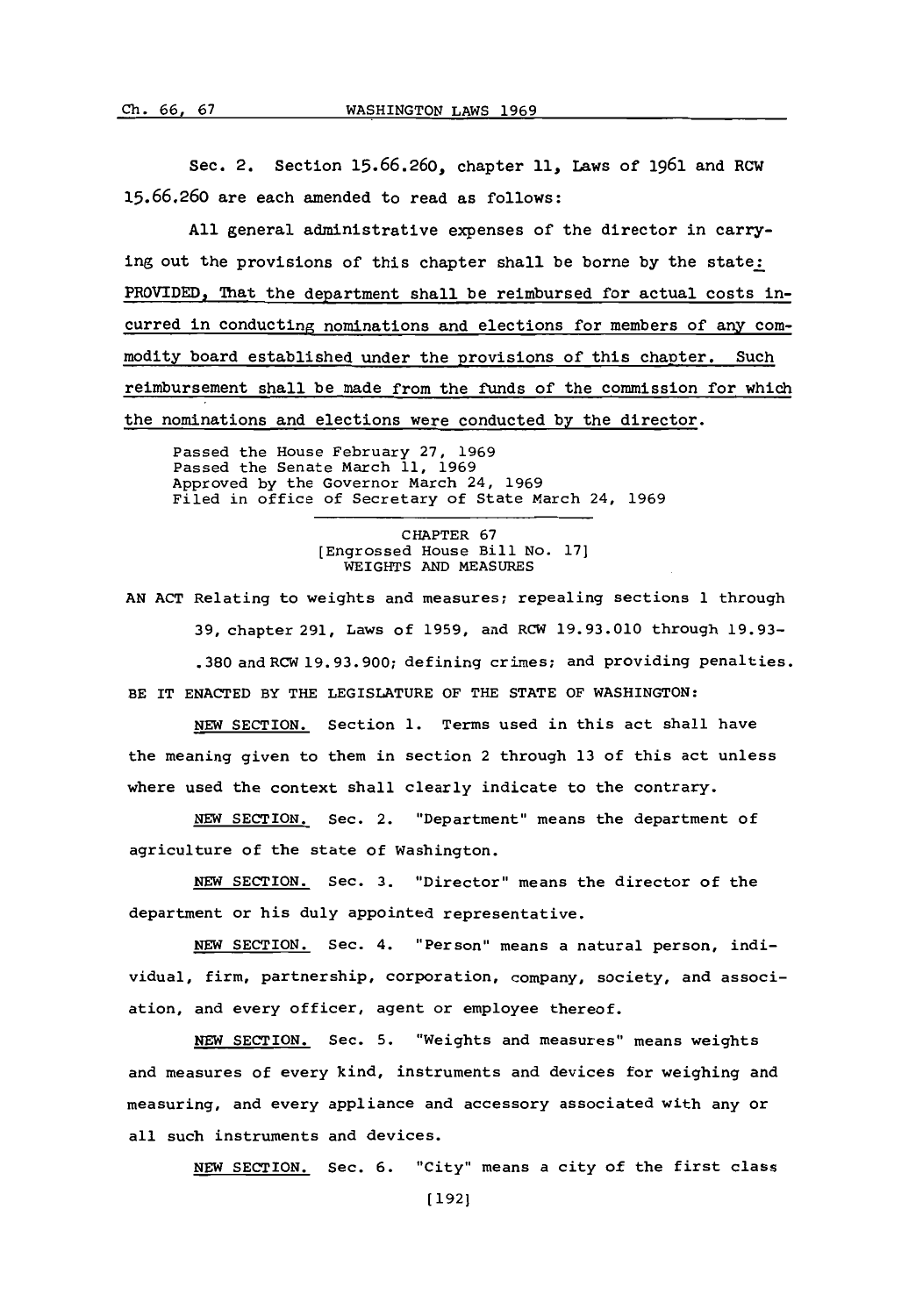with a population of over fifty thousand persons.

**NEW** SECTION. Sec. **7.** "Cord" means the measurement of wood intended for fuel or pulp purposes that is contained in a space of one hundred and twenty-eight cubic feet, when the wood is ranked and well stowed.

**NEW** SECTION. Sec. **8.** "City sealer" means the sealer of weights and measures of a city.

**NEW** SECTION. Sec. **9.** "Ton" means a unit of two thousand pounds avoirdupois weight.

**NEW** SECTION. Sec. **10.** The term "commodity in package form" shall be construed to mean a commodity put up or packaged in any manner in advance of sale in units suitable for either wholesale or retail sale, exclusive, however, of an auxiliary shipping container enclosing packages that individually conform to the requirements of this act. An individual item or lot of any commodity not in package form as defined in this section, but on which there is marked a selling price based on an established price per unit of weight or of measure, shall be construed to be a commodity in package form.

**NEW** SECTION. Sec. **11.** "Meat" shall mean and include all animal flesh, carcasses or parts of animals, and shall include fish, shell fish, game, poultry and meat food products of every kind and character, whether fresh, frozen, cooked, cured or processed.

**NEW** SECTION. Sec. 12. "Poultry" shall mean all fowl, domestic or wild, which is prepared, processed, sold or intended or offered for sale.

**NEW** SECTION. Sec. **13.** "Fish" shall mean any water-breathing animal, including shell fish such as, but not limited to, lobster, clam, crab or other mollusca which is prepared, processed, sold, or intended or offered for sale.

**NEW** SECTION. Sec. 14. In any rule or regulation adopted pursuant to this act, the following definitions shall apply:

**(1) A** "nonconsumer package" or "package of nonconsumer commodity" shall be construed to mean any commodity in package form

**Ch. 67**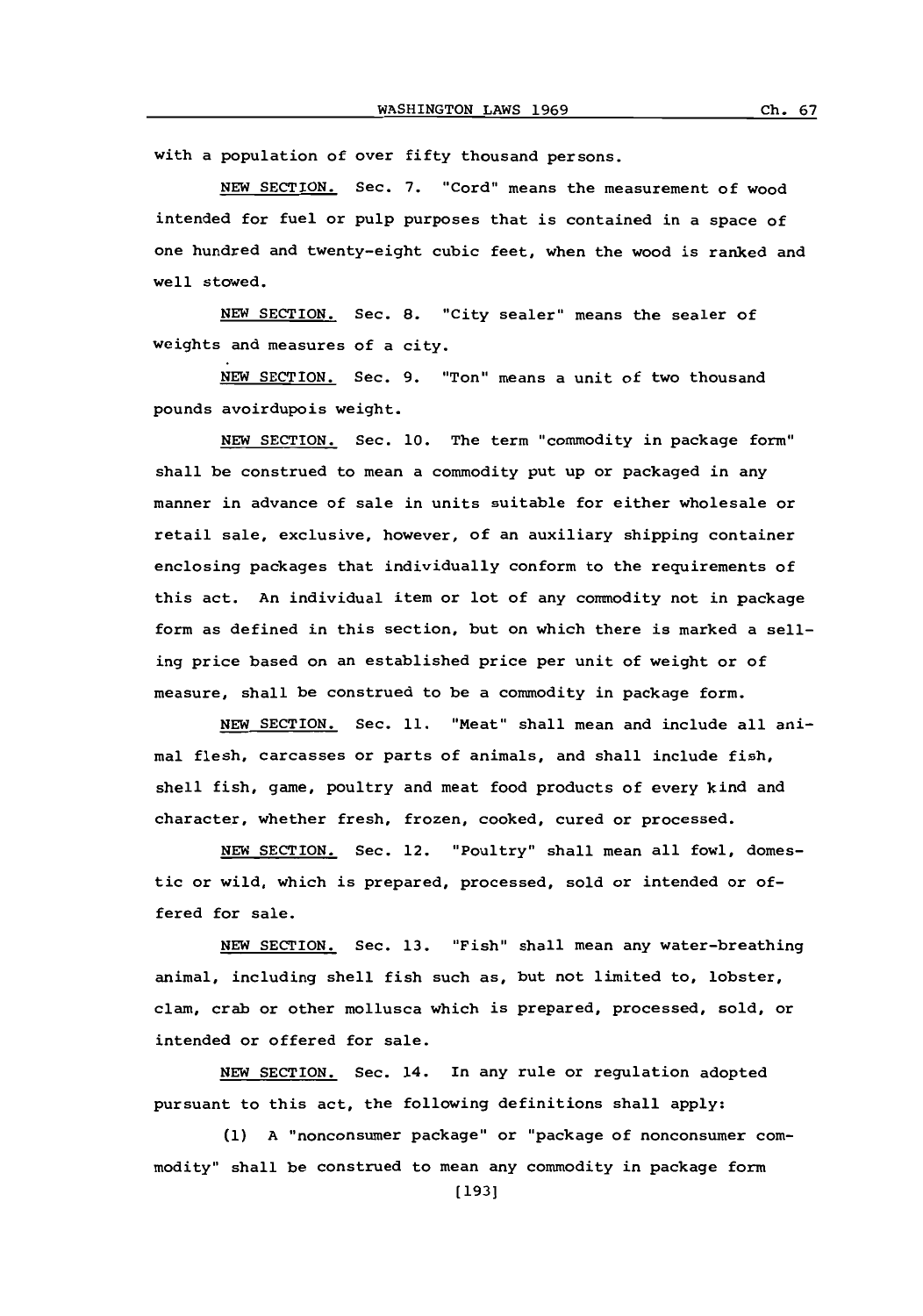other than a consumer package, and particularly a package designed solely for industrial or institutional use or for whole sale distribution only.

(2) **A** "consumer package" or "package of consumer commodity" shall be construed to mean a commodity in package form that is customarily produced or distributed for sale through retail sales agencies or instrumentalities for consumption **by** individuals, or use **by** individuals for the purposes of personal care or in the performance of services ordinarily rendered in or about the household or in connection with personal possessions.

**NEW** SECTION. Sec. **15.** The system of weights and measures in customary use in the United States and the metric system of weights and measures are jointly recognized, and either one or both of these systems shall be used for all commercial purposes in this state. The definitions of basic units of weight and measure and weights and measures equivalents, as published **by** the National Bureau of Standards, are recognized and shall govern weighing and measuring equipment and transactions in the state.

**NEW** SECTION. Sec. **16.** Weights and measures in conformity with the standards of the United States as have been supplied to the state **by** the federal government or otherwise obtained **by** the state for use as state standards, shall, when the same shall have been certified as such **by** the national bureau of standards, be the state standards of weight and measure. The state standards shall be kept in a place designated **by** the director and shall not be removed from the said place except for repairs or for certification: PROVIDED, That they shall be submitted at least once in ten years to the national bureau of standards for certification.

**NEW** SECTION. Sec. **17.** In addition to the state standards provided for in section **16** of this act, there shall be supplied **by** the state such "field standards" and such equipment as may be found necessary to carry out the provisions of this act. The field standards shall be verified upon their initial receipt and at least once

Ch. 67

[194]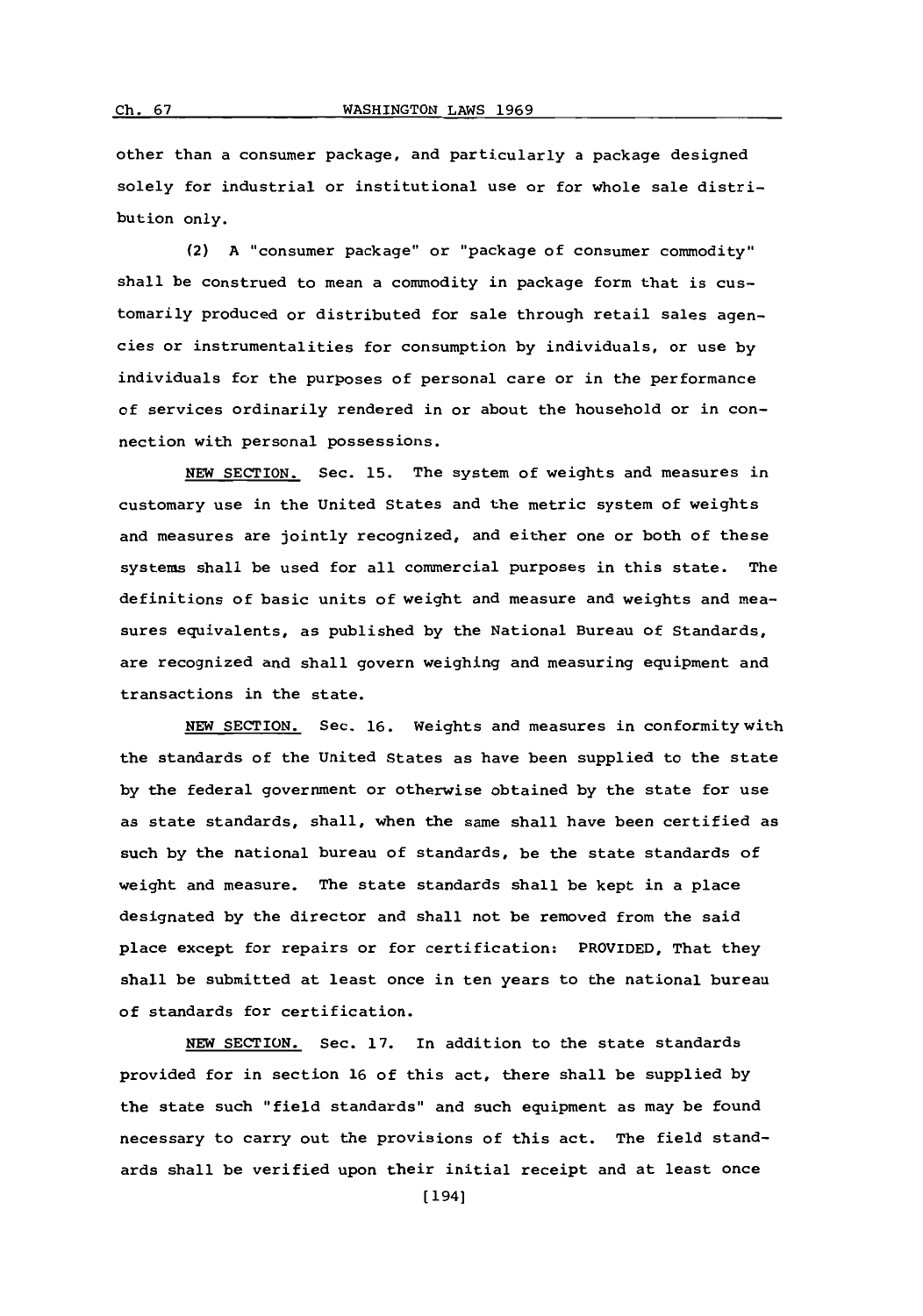each year thereafter, **by** comparison with the state standards.

**NEW** SECTION. Sec. **18.** The director shall be the state sealer of weights and measures, which shall include all towns and all cities with a population of less than fifty thousand persons, and he shall have the custody of the state standards of weights and measures and of the other standards and equipment provided for in this act. The director shall have general supervision over city sealers of weights and measures and over the weights and measures offered for sale, sold, or in use in the state.

**NEW** SECTION. Sec. **19.** The director shall enforce the provisions of this act and shall issue from time to time reasonable rules and regulations for enforcing and carrying out the purposes of this act. Such rules and regulations shall have the effect of law and may include **(1)** standards of net weight, measure, or count, and reasonable standards of fill for any commodity in package form, (2) rules governing the technical and reporting procedures to be followed, and the report and record forms and marks of rejection to be used **by** the director and city sealers in the discharge of their official duties, **(3)** rules governing technical test procedures, reporting procedures, record and reporting forms to be used **by** commercial firms when installing, repairing or testing commercial weights or measures, (4) rules providing that all weights and measures used **by** commercial firms in repairing or servicing commercial weighing and measuring devices shall be calibrated **by** the department and be directly traceable to state standards and shall be submitted to the department for calibration and certification as necessary and/or at such reasonable intervals as may be established or required **by** the director, **(5)** exemptions from the sealing or marking requirements of section **25** of this act with respect to weights and measures of such character or size that such sealing or marking would be inappropriate, impracticable, or damaging to the apparatus in question, **(6)** exemptions from the requirements of section 20 and 21 of this act for testing, with respect to classes of weights and measures found to be of such character **[1951**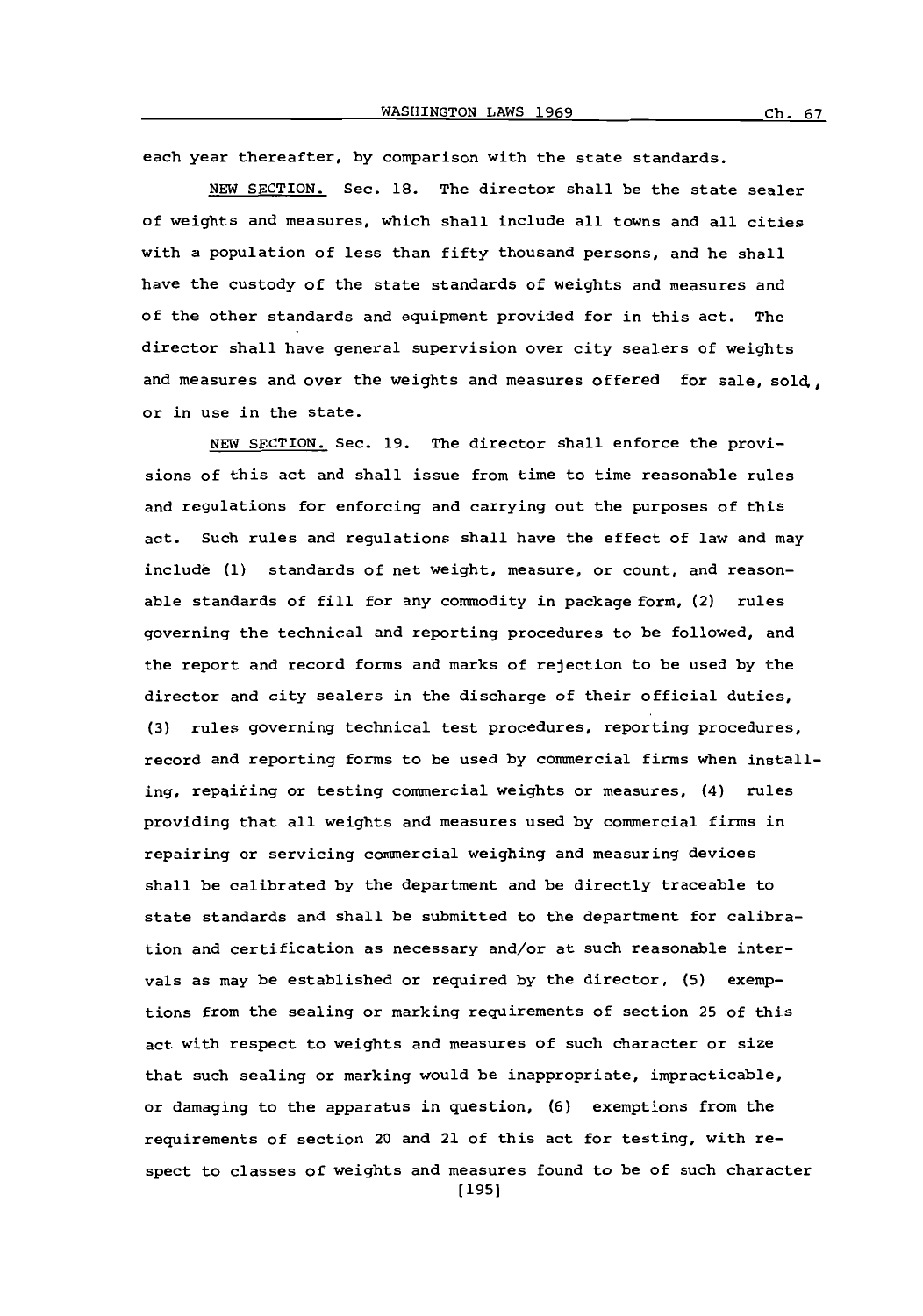that periodic retesting is unnecessary to continued accuracy. These regulations shall include specifications, tolerances, and regulations for weights and measures of the character of those specified in section 21 of this act, designed to eliminate from use, without prejudice to apparatus that conforms as closely as practicable to the official standards, those (a) that are not accurate, **(b)** that are of such construction that they are faulty, that is, that are not reasonably permanent in their adjustment or will not repeat their indications correctly, or (c) that facilitate the perpetration of fraud. The specifications, tolerances, and regulations for commercial weighing and measuring devices, together with amendments thereto, as recommended **by by** the national bureau of standards Handbook 44, third edition as published at the time of the enactment of this act shall be the specifications, tolerances, and regulations for commercial weighing and/or measuring devices of the state. The director may, at his discretion, adopt **by** regulation any supplement to the national bureau of standards Handbook 44, third edition or any subsequent similar publication **by** such bureau. For the purpose of this act, apparatus shall be deemed to be "correct" when it conforms to all applicable requirements promulgated as specified in this section; all other apparatus shall be deemed to be "incorrect".

**NEW** SECTION. Sec. 20. The director shall test the standards **df** weight and measure procured **by** any city for which the appointme;at of a sealer of weights and measures is provided **by** this act, at least once every five years, and shall approve the sane when found to be correct, and he shall inspect such standards at least once every two years. He shall test all weights and measures used in checking the receipt or disbursement of supplies in every institution for the maintenance of which moneys are appropriated **by** the legislature, and he shall report his findings, in writing, to the executive officer of the institution concerned.

MEY SECTION. Sec. 21. If not otherwise provided **by** law, the director shall have the power to inspect and test to ascertain if they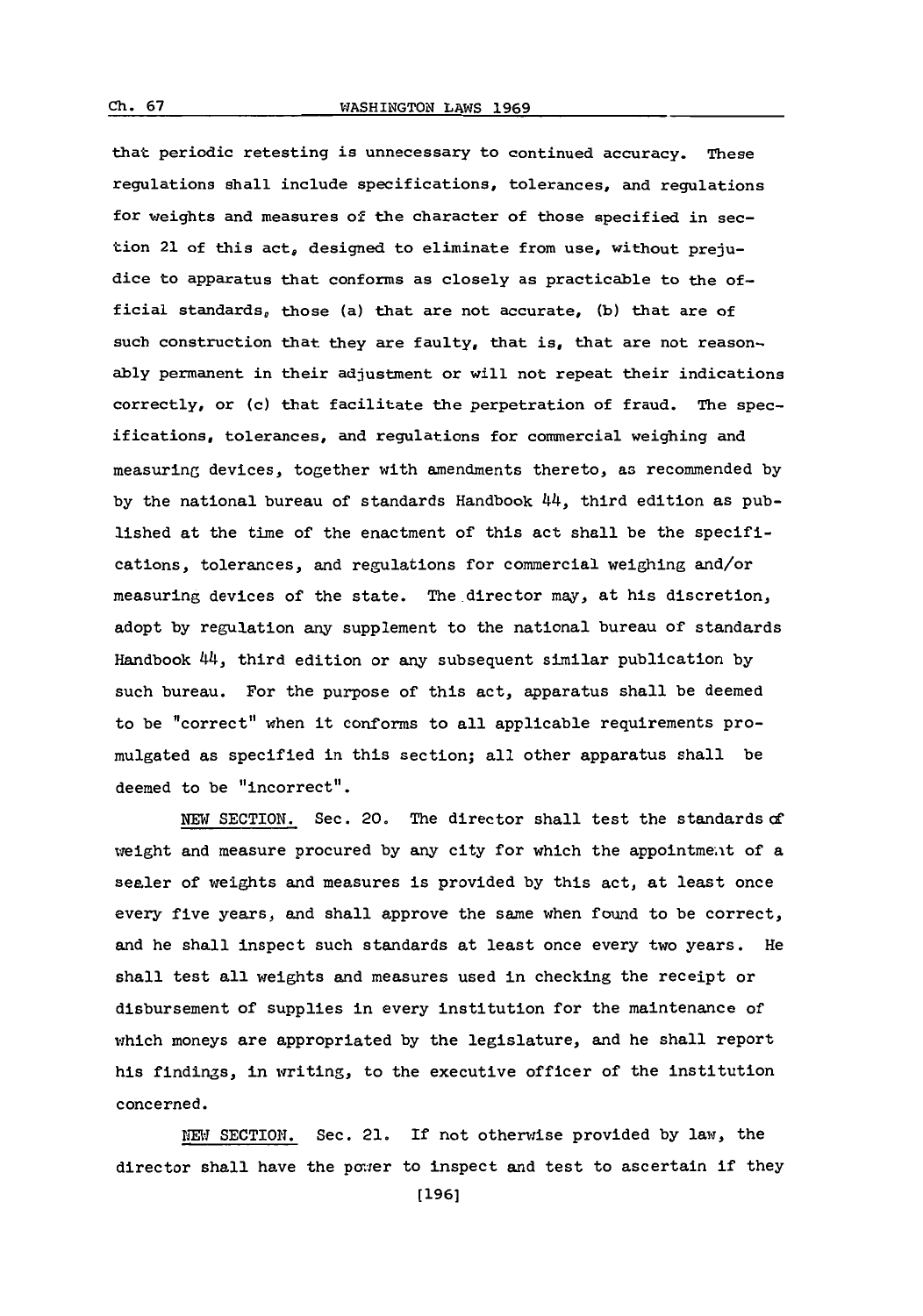are correct, all weights and measures kept, offered, or exposed for sale. A representative sample may be used as the basis to determine whether any lot is incorrect. It shall be the duty of the director, except in cities for which city sealers of weights and measures have been appointed as provided for in this act, as often as he may deem necessary, to inspect and test to ascertain if they are correct, all weights and measures commercially used **(1)** in determining the weight, measurement, or count of commodities or thinfs sold, or offered or exposed for sale, on the basis of weight or of measure or of count, (2) in computing the basic charge or payment for services rendered on the basis of weight or of measure or of count, or **(3)** in determining weight or measurement or count when a charge is made for such determination: PROVIDED, That with respect to single-service devices, that is, devices designed to be used commercially only once and to be then discarded, and With respect to devices uniformly mass-produced, as **by** means of a mold or die, and not susceptible of individual adjustment, the inspection and testing of each individual device shall not be required and the inspecting and testing requirements of this section will be satisfied when inspections and tests are made on representative sample lots of such devices; and the larger lot of which such sample lots are representative shall be held to be correct or incorrect upon the basis of the results of the inspections and tests on such sample lots.

NEW SECTION. Sec. 22. The director shall investigate complaints made to him concerning violations of the provisions of this act, and shall, upon his own initiative, conduct such investigations as he deems appropriate and advisable to develop information on prevailing procedures in commercial quantity determination and on possible violations of the provisions of this act and to promote the general objective of accuracy in the determination and representation of quantity in commercial transactions.

NEW SECTION. Sec. 23. The director shall, from time to time, weigh or measure and inspect packages or amounts of commodities kept, offered, exposed for sale, sold or in the process of delivery to determine whether the same contain the amounts represented and whether they be kept,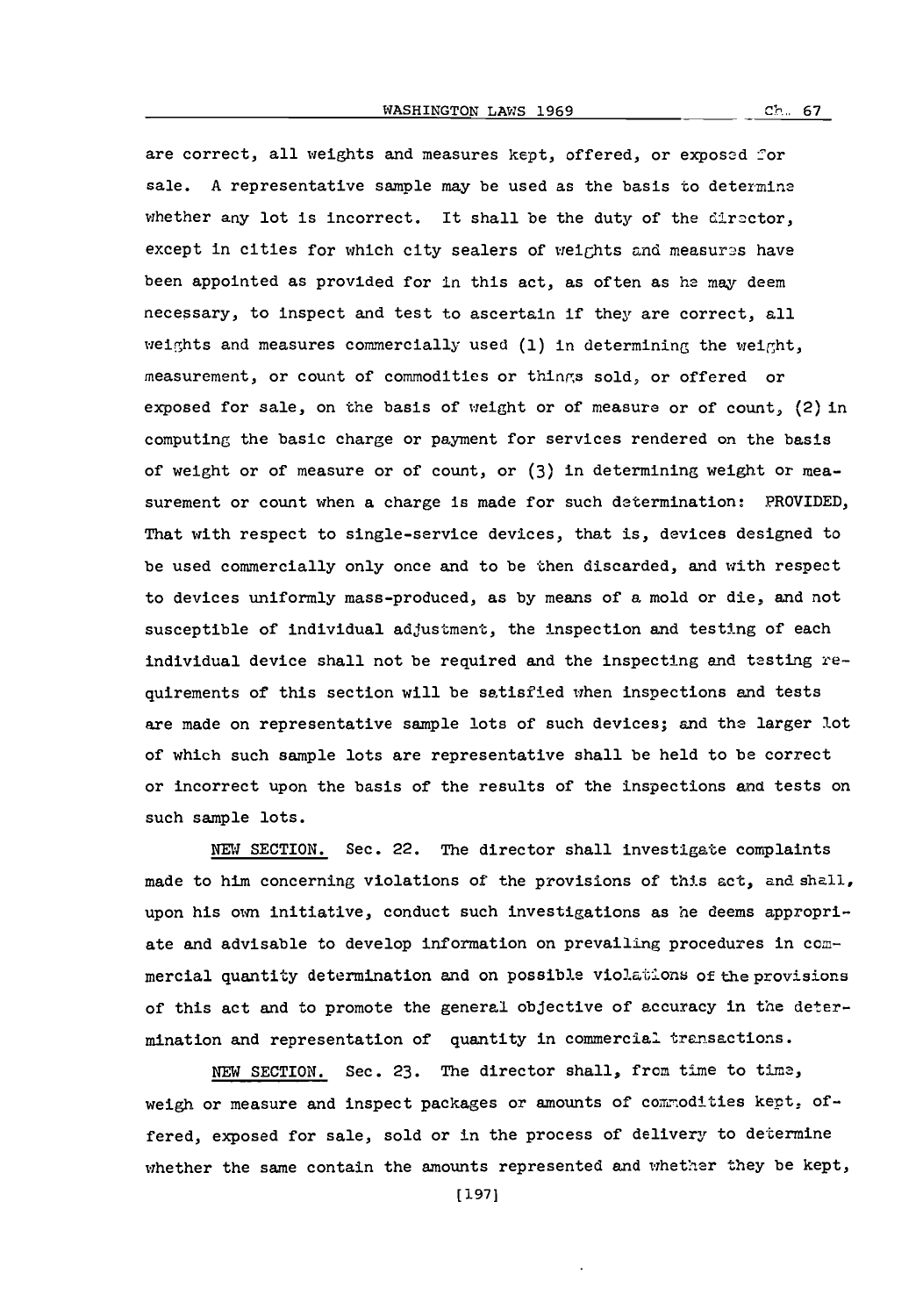offered, exposed for sale or sold in accordance with law; and when such packages or amounts of commodities are found not to contain the amounts represented or are found to be kept, offered or exposed for sale in violation of law, the director may order them off sale and may mark, tag, or stamp them in a manner prescribed **by** him. In carrying out the provisions of this section, the director may employ recognized sampling procedures under which the compliance of a given lot of packages will be determined on the basis of a result obtained on a sample selected from and representative of such lot. No person shall **(1)** sell, keep, offer or expose for sale any package or amount of commodity that has been ordered off sale as provided in this section unless and until such package or amount of commodity has been brought into full compliance with legal requirements or (2) dispose of any package or amount of commodity that has been ordered off sale and that has not been brought into compliance with legal requirements in any manner except with the specific approval **of** the director.

**NEW** SECTION. Sec. 24. The director shall have the power to issue stop-use orders, stop-removal orders and removal orders with respect to weights and measures being, or susceptible or being, commercially used, and to issue stop-removal orders and removal orders with respect to packages or amounts of commodities kept, offered, exposed for sale, sold or in process of delivery, whenever in the course of his enforcement of the provisions of this act and/or rules and regulations adopted hereunder he deems it necessary or expedient to issue such orders. No person shall use, remove from the premises specified or fail to remove from any premises specified any weight, measure, or package or amount of commodity contrary to the terms of a stop-use order, stop-removal order or removal order issued under the authority of this section.

**NEW** SECTION. Sec. **25.** The director shall reject and mark or tag as "rejected" such weights and measures as he finds upon inspection or test to be "incorrect" as defined in section **19** of this act, but which in his best judgment are susceptible of satisfactory re-

**[1981**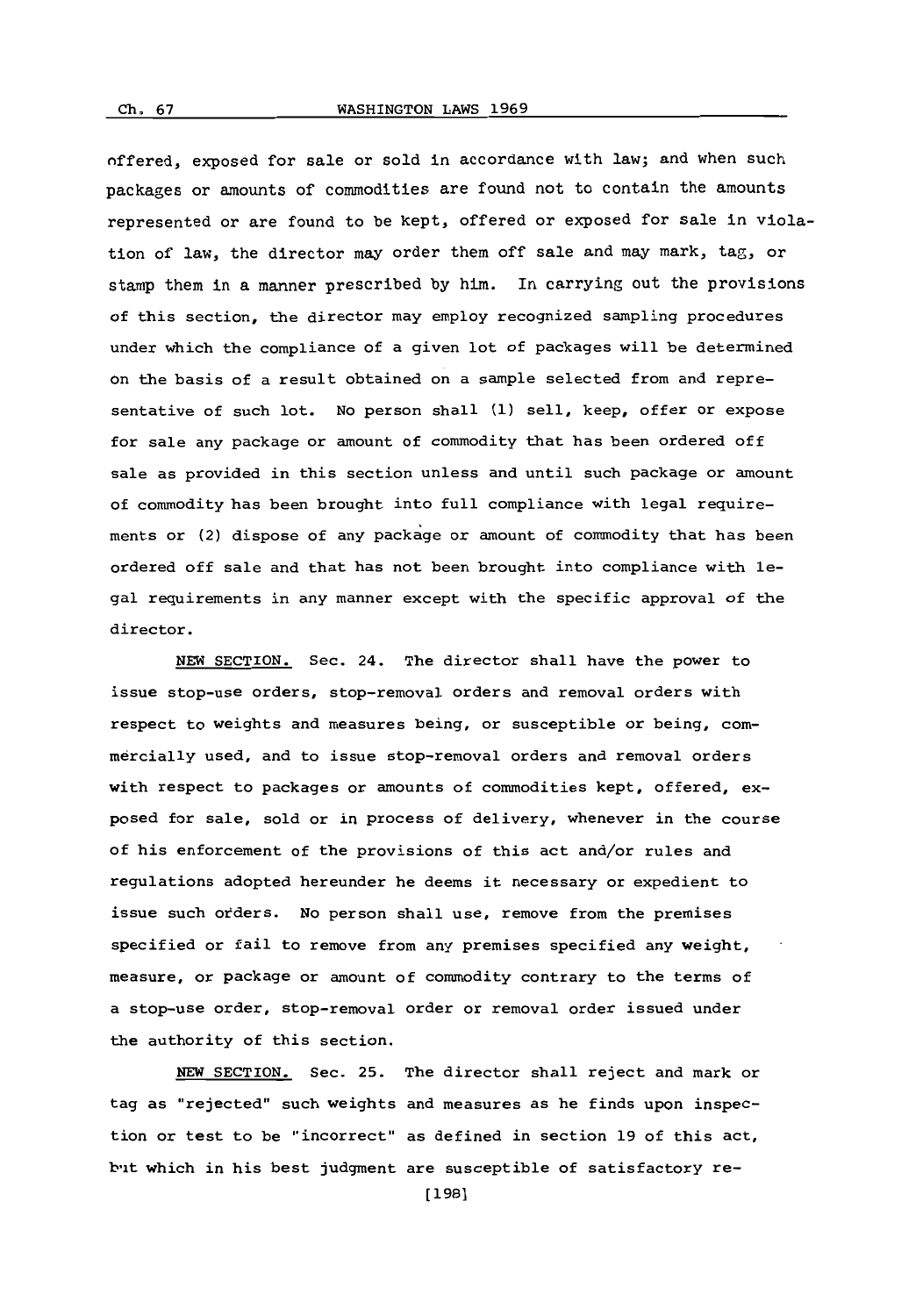pair: PROVIDED, That such sealing or marking shall not be required with respect to such weights and measures as may be exempted therefrom **by** a regulation of the director issued under the authority of section **19** of this act. The director may reject or seize any weights and measures found to be incorrect that, in his best judgment, are not susceptible of satisfactory repair. Weights and measures that have been rejected may be confiscated and may be destroyed **by** the director if not corrected as required **by** section **33** of this act or if used or disposed of contrary to the requirements of said section.

**NEW** SECTION. Sec. **26. (1)** With respect to the enforcement of this act and any other acts dealing with weights and measures that he is, or may be empowered to enforce, the director is authorized to arrest any violator of the said act, and to seize for use as evidence incorrect or unsealed weights and measures or amounts or packages of commodities to be used, retained, offered, exposed for sale or sold in violation of the law.

(2) In the performance of his official duties the director is authorized at reasonable times during the normal business hours of the person using the weights and measures to enter into or upon any structure or premises where weights and measures are used or kept for commercial purposes. Should the director be denied access to any premises or establishment where such access was sought for the purposes set forth in this section, he may apply to any court of competent jurisdiction for a search warrant authorizing access to such premises or establishment for said purposes. The court may, upon such application, issue the search warrant for the purposes requested.

**NEW** SECTION. Sec. **27.** The powers and duties given to and imposed upon the director **by** the provisions in sections 20, 21, 22, **23,** 24, **25, 26** and **35** of this act may be performed **by** any of his duly authorized representatives acting under the instructions and at the direction of the director.

**NEW** SECTION. Sec. 28. There shall be a sealer of weights and mneasures in every city and such deputies as may be required **by** ordi-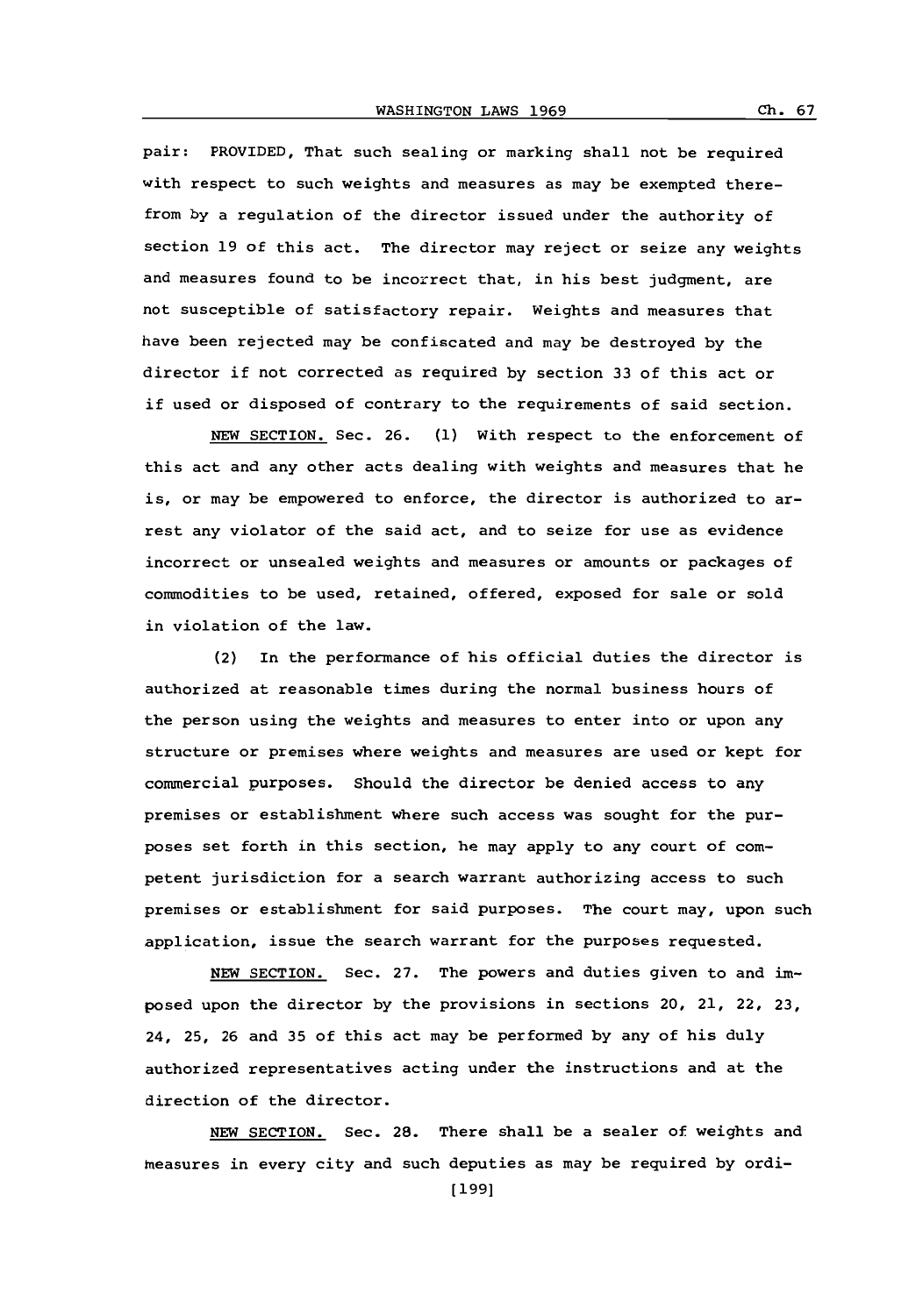nance of each such city governed **by** this act. Such sealer and such deputies shall in any such city be appointed **by,** and they shall hold office subject to applicable local civil service laws and regulations; otherwise they shall be appointed **by** the mayor, or other chief executive officer of such city, **by** and with the advice and consent of the governing body of such city, and they may be removed for cause in the same matter.

**NEW** SECTION. Sec. **29. A** bond with sureties, to be approved **by** the appointing power, and conditioned upon the faithful performance of his duties and the safekeeping of any standards or equipment entrusted to his care, shall forthwith, upon his appointment, be given **by** each city sealer and deputy sealer in the penal sum of one thousand dollars; the premium on such bond shall be paid **by** the city for which the officer in question is appointed.

**NEW** SECTION. Sec. **30.** The city sealer and his deputy sealers when acting under his instructions and at his direction shall have the same powers and shall perform the same duties within the city for which appointed as are granted to and imposed upon the director **by** sections 21, 22, **23,** 24, and **25** of this act.

**NEW SECTION.** Sec. **31.** The council or other governing body of each city for which a city sealer has been appointed as provided for **by** section 28 of this act shall **(1)** procure at the expense of the city such standards of weight and measure and such additional equipment, to be used for the enforcement of the provisions of this act in such city, as may be prescribed **by** the director; (2) provide a suitable office for the city sealer; and **(3)** make provision for the necessary clerical services, supplies, transportation and for defraying contingent expenses incidental to the official activities of the city sealer in carrying out the provisions of this act. When the standards of weight and measure required **by** this section to be provided **by** a city shall have been examined and approved **by** the director, they shall be the official standards for such city. It shall be the duty of the city sealer to make, or to arrange to have made, at least as

(200]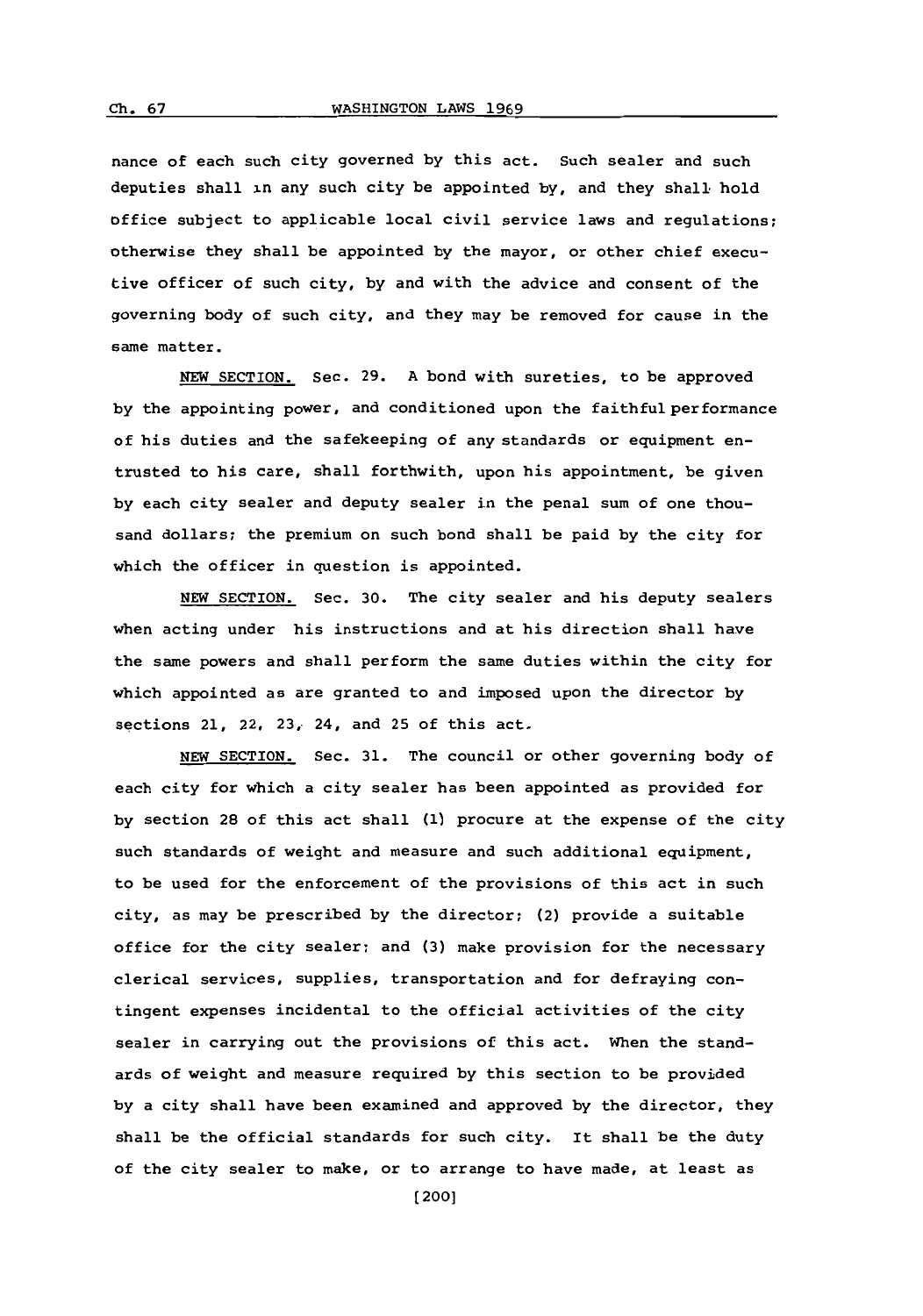frequently as once a year. comparisons between his field standards and appropriate standards of a higher order belonging to his city or to the state, in order to maintain such field standards in accurate condition.

**NEW** SECTION. Sec. **32.** In cities for which city sealers of weights and measures have been appointed as provided for in this act, the director shall have concurrent authority to carry out the provisions of this act. The powers and duties relative to weights and measures contained in this act shall be in addition to the powers granted to any city **by** law or charter.

**NEW** SECTION. Sec. **33.** Weights and measures that have been rejected under the authority of the director or a city sealer shall remain subject to the control of the rejecting authority until such time as suitable repair or disposition thereof has been made as required **by** this section. The owners of such rejected weights and measures shall cause the same to be made correct within thirty days or such longer period as may be authorized **by** the rejecting authority; or, in lieu of this, may dispose of the same, but only in such a manner as is specifically authorized **by** the rejecting authority. Weights and measures that have been rejected shall not again be used commercially until they have been officially reexamined and found to be correct or until specific written permission for such use is issued **by** the rejecting authority.

**NEW** SECTION. Sec. 34. Commodities in liquid form shall be sold only **by** liquid measure or **by** weight, and, except as otherwise provided in this act, commodities not in liquid form shall be sold only **by** weight, **by** measure of length or area, or **by** count: PROVIDED, That liquid commodities may be sold **by** weight and commodities not in liquid form may be sold **by** count only if such methods give accurate information as to the quantity of commodity sold: **AND** PROVIDED FURTHER, That the provisions of this section shall not apply **(1)** to commodities when sold for immediate consumption on the premises where sold, (2) to vegetables when sold **by** the head or bunch, **(3)** to com-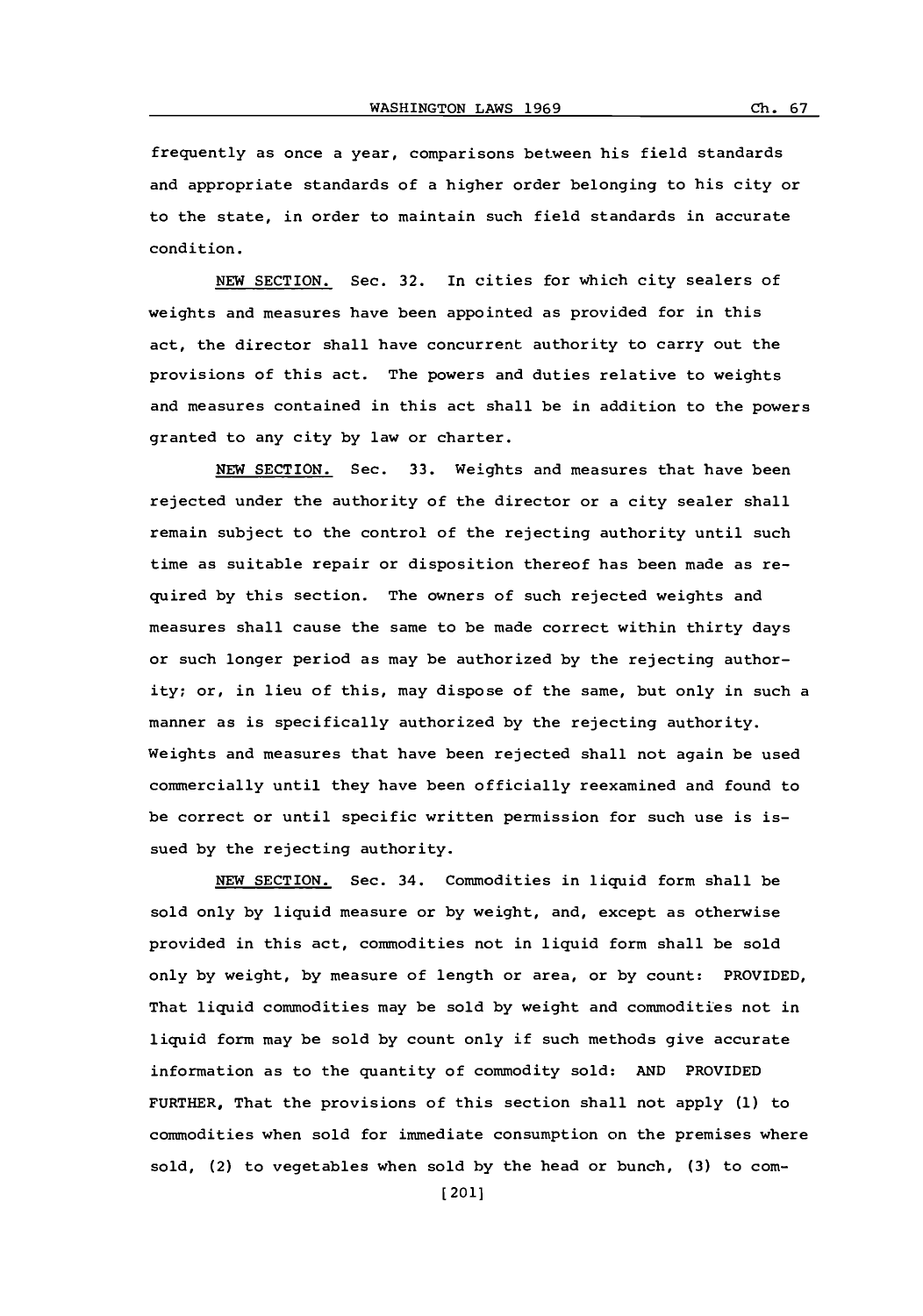## **Ch. 67** WASHINGTON LAWS **1969**

modities in containers standardized **by** a law of this state or **by** federal law, (4) to commodities in package form when there exists a general consumer usage to express the quantity in some other manner, **(5.)** to concrete aggragates, concrete mixtures, and loose solid materials such as earth, soil, gravel, crushed stone, and the like, when sold **by** cubic measure, or **(6)** to unprocessed vegetable and animal fertilizer when sold **by** cubic measure. The director may issue such reasonable regulations as are necessary to assure that amounts of commodity sold are determined in accordance with good commercial practice and are so determined and represented to be accurate and informative to all interested parties.

**NEW** SECTION. Sec. **35.** Except as otherwise provided in this act, any commodity in package form introduced or delivered for introduction into or received in intrastate commerce, kept for the purpose of sale, offered or exposed for sale or sold in intrastate commerce, shall bear on the outside of the package such definite, plain, and conspicuous declaration of **(1)** the identity of the commodity in the package unless the same can easily be identified through the wrapper or container, (2) the net quantity of the contents in terms of weight, measure or count; and **(3)** in the case of any package not sold on the premises where packed, the name and place of business of the manufacturer, packer, or distributor, as may be prescribed **by** regulation issued **by** the director: PROVIDED, That in connection with the declaration required under subdivision (2) of this section, neither the qualifying term "when packed" or any words of similar import, nor any term qualifying a unit of weight, measure, or count (for example, "jumbo", "giant", "full", "or over", and the like) that tends to exaggerate the amount of commodity in a package, shall be used: **AND** PROVIDED FURTHER, That under clause (2) the director shall **by** regulation establish (a) reasonable variations to be allowed, (b) exemptions as to small packages and (c) exemptions as to commodities put up in variable weights or sizes for sale to the consumer intact and either customarily not sold as individual units or customarily weighed or measured at time of sale to the consumer. [2021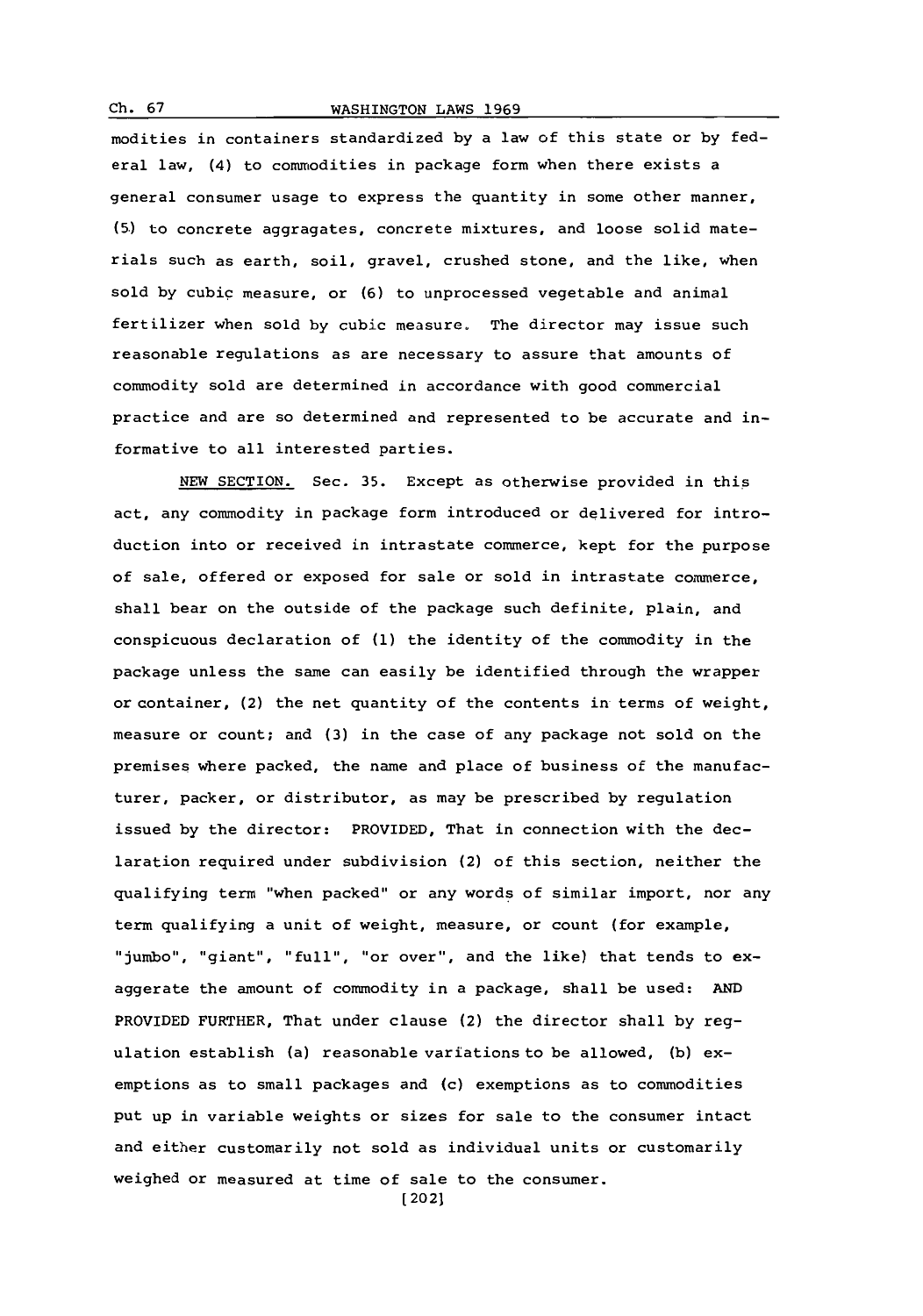**NEW** SECTION. Sec. **36.** In addition to the declarations required **by** section **35** of this act, any commodity in package form, the package being one of a lot containing random weights, measures or counts of the same commodity and bearing the total selling price of the package, shall bear on the outside of the package a plain and conspicuous declaration of the price per single unit of weight, measure, or count.

**NEW** SECTION. Sec. **37.** No commodity in package form shall be so wrapped, nor shall it be in a container so made, formed or filled as to mislead the purchaser as to the quantity of the contents of the package, and the contents of a container shall not fall below such reasonable standards of fill as may have been prescribed for the commodity in question **by** the director.

**NEW** SECTION. Sec. **38.** The word "weight" as used in this act in connection with any commodity shall mean net weight. Whenever any commodity is sold on the basis of weight, the net weight of the commodity shall be employed, and all contracts concerning commodities shall be so construed.

NEW SECTION. Sec. **39.** Whenever any commodity or service issold, or is offered, exposed, or advertised for sale, **by** weight, measure, or count, the price shall not be misrepresented, nor shall the price be represented in any manner calculated or tending to mislead or deceive an actual or prospective purchaser. Whenever an advertised, poster or labeled price per unit of weight, measure, or count includes a fraction of a cent, all elements of the fraction shall be prominently displayed and the numeral or numerals expressing the fraction shall be immediately adjacent to, of the same general design and style as, and at least one-half the height and one-half the width of the numerals representing the whole cents.

**NEW** SECTION. Sec 40. Except for immediate consumption on the premises where sold or as one of several elements comprising a meal sold as a unit, for consumption elsewhere than on the premises where sold, all meat, meat products, fish and poultry offered or ex-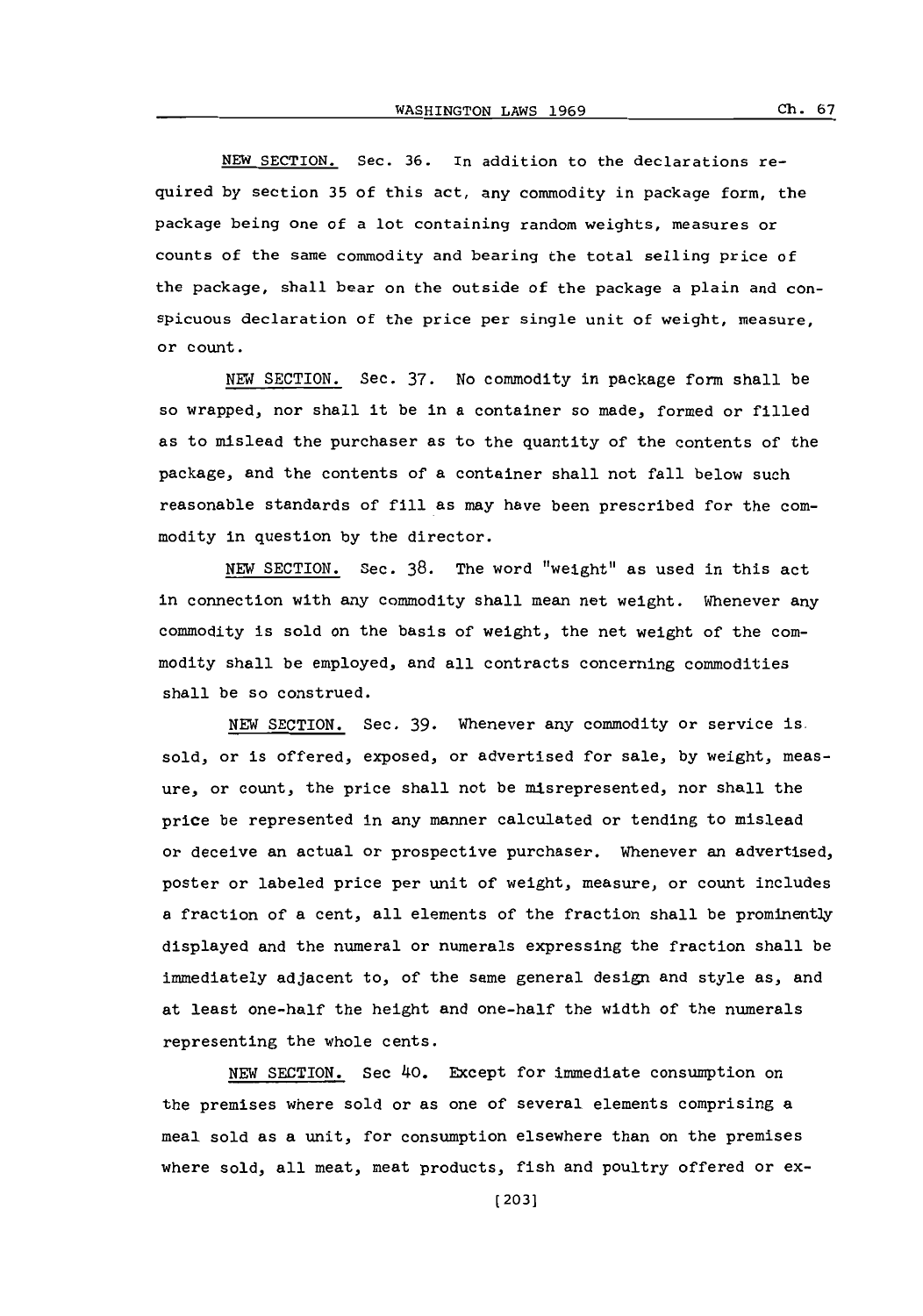## C. 67WASHINGTON LAWS **1969**

posed for sale or sold as food, unless otherwise provided for **by** the laws of the state of Washington, shall be offered or exposed for sale and sold **by** weight.

NEW SECTION. Sec. 41. Butter, oleomargarine and margarine shall be offered and exposed for sale and sold **by** weight and only in units of one-quarter pound, one-half pound, one pound or multiples of one pound, avoirdupois weight.

**NEW** SECTION. Sec. 42. **All** fluid dairy products, including but not limited to whole milk, skimmed milk, cultured milk, sweet cream, sour cream and buttermilk and all fluid imitation and fluid substitute dairy products shall be packaged for retail sale only in units of one gill, one-half liquid pint, **10** fluid ounces, one liquid pint, one liquid quart. one-half gallon, one gallon, one and one-half gallon, two gallons, two and one-half gallons or multiples of one gallon: PROVIDED, That the director may **by** regulation provide for other sizes under one quart.

**NEW-SECTION.** Sec. 43. When in package form and when packed, kept, offered, exposed for sale or sold, flour such as, but not limited to, wheat flour, whole wheat flour, graham flour, self-rising wheat flour, phosphated wheat flour, bromatad flour, enriched flour, enriched self-rising flour, enriched bromated flour, corn flour, corn meal and hominy grits shall be packaged only in units of five, ten, twenty-five, fifty and one hundred pounds avoirdupois weight: PRO-VIDED, That packages in units of less than five pounds or more than one hundred pounds shall be permitted.

**NEW** SECTION. Sec. 44. When a vehicle delivers to an individual purchaser a commodity in bulk, and the commodity is sold in terms of weight units, the delivery shall be accompanied **by** a duplicate delivery ticket with the following information clearly stated, in ink or other indelible marking equipment and, in clarity, equal to type or printing: **(1)** the name and address of the vendor, (2) the name and address of the purchaser, and **(3)** the net weight of the delivery **ex**pressed in pounds, and, if the net weight is derived from determin-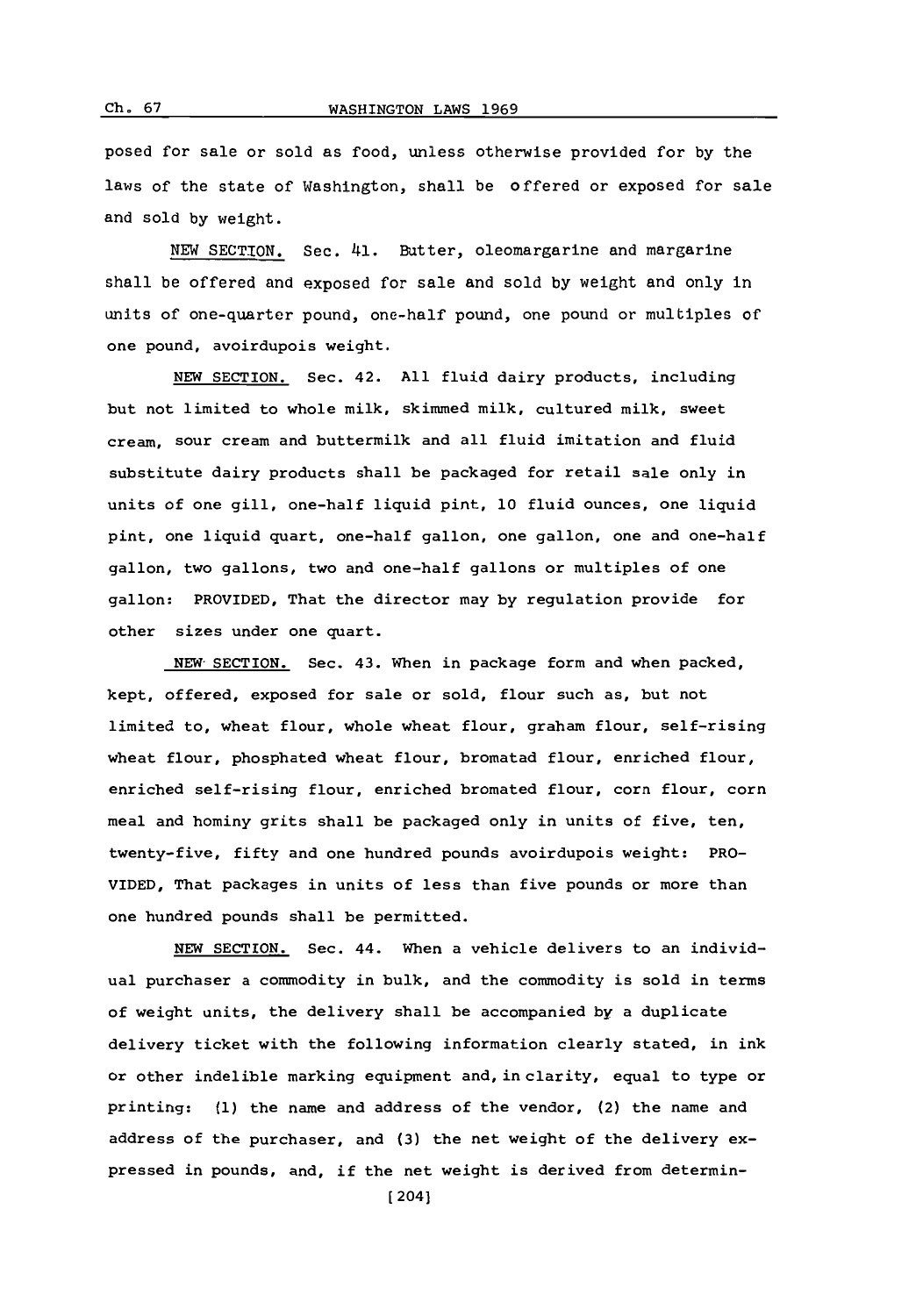ations of gross and tare weights, such gross and tare weights also shall be stated in terms of pounds. One of these tickets shall be retained **by** the vendor, and the other shall be delivered to the purchaser at the time of delivery of the commodity, or shall be surrendered on demand to the director or the deputy director or the inspector, or the sealer or deputy sealer, who, if he desires to retain it as evidence, shall issue a weight slip in lieu thereof for delivery to the purchaser: PROVIDED, That if the purchaser himself carries away his purchase, the vendor shall be required only to give the pur-

chaser at the time of sale a delivery ticket stating the number of

pounds of commodity delivered to him.

*NEW* SECTION. Sec. 45. **All** solid fuels such as, but not limited to, coal, coke, charcoal, broiler chips, pressed fuels and briquets shall be sold **by** weight: PROVIDED, That solid fuels such as hogged fuel, sawdust and similar industrial fuels may be sold or purchased by cubic measure. Unless the fuel is delivered to the purchaser in package form, each delivery of coal, coke, or charcoal to an individual purchaser shall be accompanied **by** duplicate delivery tickets on which, in ink or other indelible substance, there shall be clearly stated **(1)** the name and address of the vendor; (2) the name and address of the purchaser; and **(3)** the net weight of the delivery and the gross and tare weights from which the net weight is computed, each expressed in pounds. One of these tickets shall be retained **by** the vendor and the other shall be delivered to the purchaser at the time of delivery of the fuel, or shall be surrendered, on demand, to the director or his deputy or inspector or a city sealer or deputy sealer who, if he desires to retain it as evidence, shall issue a weight slip in lieu thereof for delivery to the purchaser: PROVIDED, That if the purchaser carries away his purchase, the vendor shall be required only to give to the purchaser at the time of sale a delivery ticket stating the number of pounds of fuel delivered to him.

NEW SECTION. Sec. 46. **All** stove and furnac e oil shall be sold **by** liquid measure or **by** net weight in accordance with the provi-

**[205]**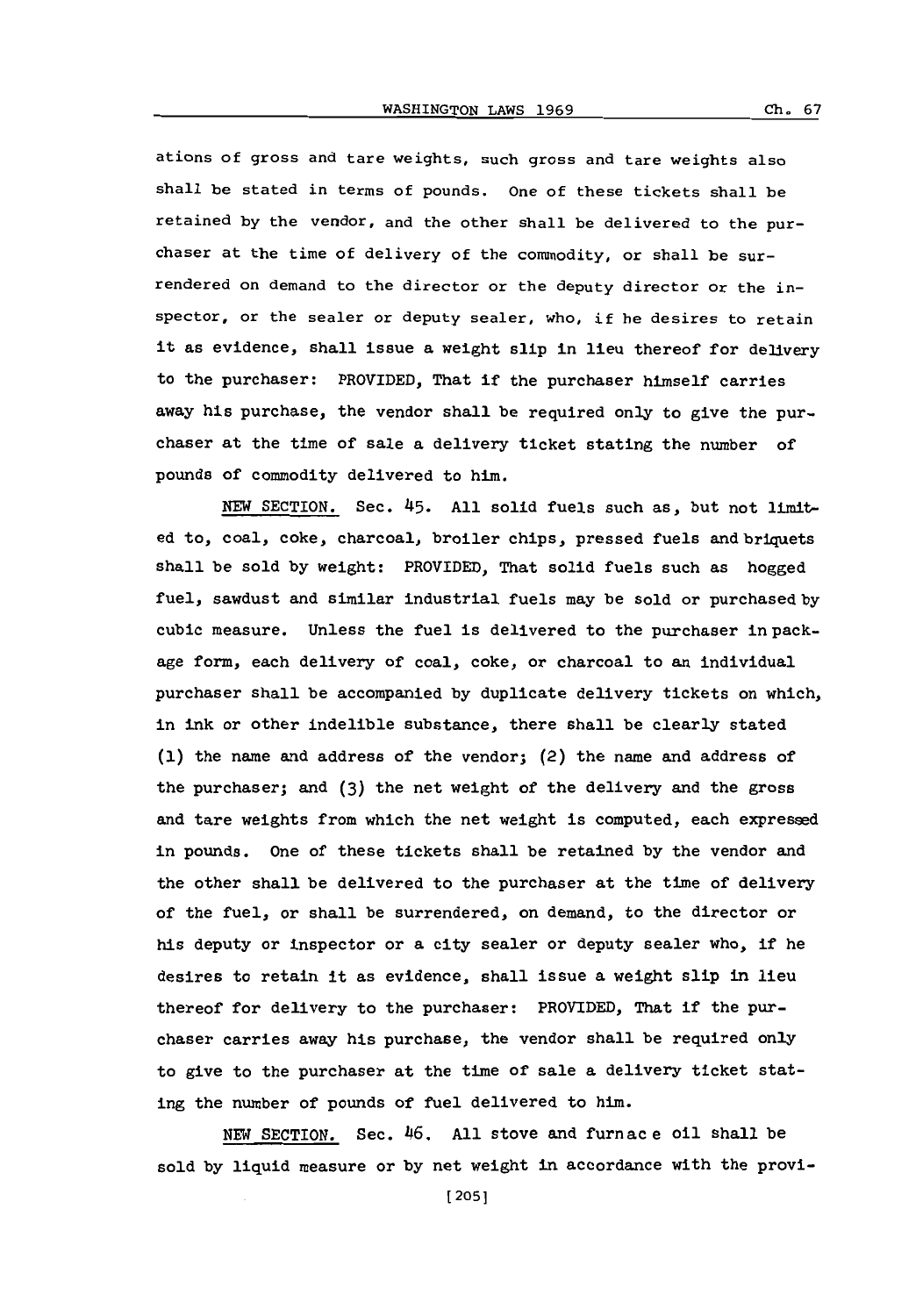## C. **67WASHINGTON LAWS 1969**

sions of section 34 of this act. In the case of each delivery of such liquid fuel not in package form, and in an amount greater than ten gallons in the case of sale **by** liquid measure or one hundred pounds in the case **of** sale **by** weight, there shall be rendered to the purchaser, either (a) at the time of delivery or **(b)** within a period mutually agreed upon in writing or otherwise between the vendor and the purchaser, a delivery ticket or a written statement on which, in ink or other indelible substance, there shall be clearly and legibly stated **(1)** the name and address of the vendor; (2) the name and address of the purchaser; **(3)** the identity of the type of fuel comprising the delivery;  $(4)$  the unit price (that is, price per gallon or per pound, as the case may be), of the fuel delivered; **(5)** in the case of sale **by** liquid measure, the liquid volume of the delivery together with any meter readings from which such liquid volume has been computed, expressed in terms of the gallon and its binary or decimal subdivisions; and **(6)** in the case of sale **by** weight, the net weight of the delivery, together with any weighing scale readings from which such net weight has been computed, expressed in terms of tons or pounds avoirdupois.

**NEW** SECTION. Sec. 47'. Berries and small fruit shall be offered and exposed for sale and sold **by** weight, or be measure in open containers having capacities of one-half dry pint, one dry pint or one dry quart: PROVIDED, That the marking provisions of section 34 of this act shall not apply to such dry volume containers.

NEW SECTION. Sec. 48. Fractional parts of any unit of weight or measure shall mean like fractional parts of the value of such unit as prescribed or defined in sections **7', 9** and **15** of this act, and all contracts concerning the sale of commodities and services shall be construed in accordance with this requirement.

**NEW SECTION.** Sec. 49. Any person who shall hinder or obstruct in any way the director, a city sealer or deputy sealer, in the performance of his official duties, shall be guilty of a misdemeanor, and upon conviction thereof shall be punished **by** a fine of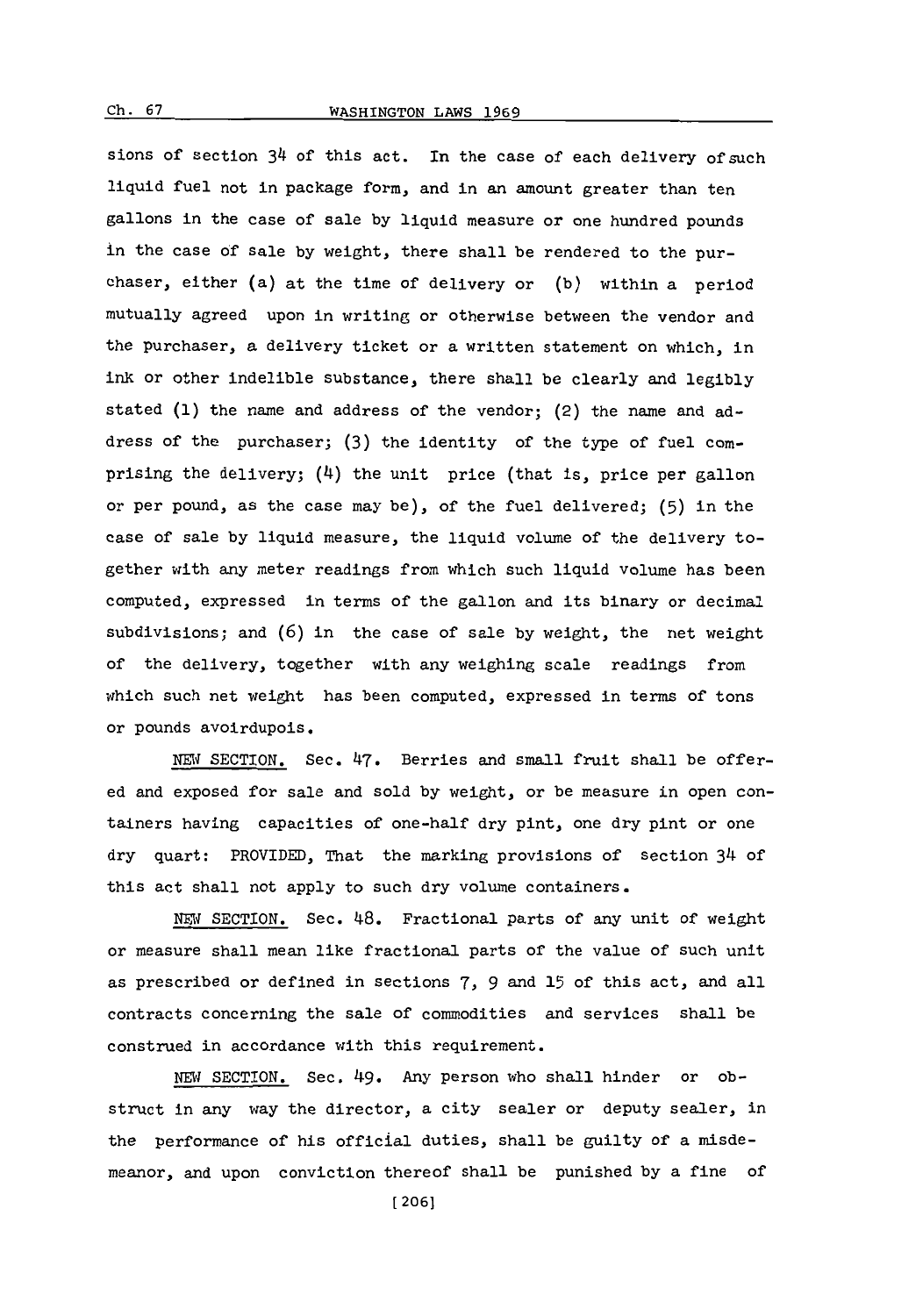not less than twenty dollars or more than two hundred dollars, or **by** imprisonment in the county jail for not more than three months, or **by** both such fine and imprisonment.

**NEW** SECTION. Sec. **50.** Any person who shall impersonate in any way the director, or a city sealer or a deputy scaler, **by** the use of his seal or a counterfeit of his seal, or in any other manner, shall be guilty of a misdemeanor, and upon conviction thereof shall be punished **by** a fine or not less than one hundred dollars or more than five hundred dollars or **by** imprisonment in the county jail for not more than one year, or **by** both such fine and imprisonment.

**NEW** SECTION. Sec. **51.** Any person who, **by** himself, **by** his servant or agent, or as the servant or agent of another person, performs any one of the acts enumerated in subsections **(1)** through **(9)** below, shall be guilty of a misdemeanor and upon a second or subsequent conviction thereof he shall be guilty of a gross misdemeanor.

**(1)** Use or have in possession for the purpose of using for any commercial purpose specified in section 21 of this act, sell, offer, expose for sale or hire or have in possession for the purpose of selling or hiring an incorrect weight or measure or any device or instrument used or calculated to falsify any weight or measure.

(2) Use or have in possession for current use in the buying or selling of any commodity or thing, for hire or award, or in the computation of any basic charge or payment for services rendered on the basis of weight or measurement, or in the determination of weight or measurement when a charge is made for such determination, any incorrect weight or measure.

**(3)** Dispose of any rejected or condemned weight or measure in a manner contrary to law or regulation.

(4) Remove from any weight or measure, contrary to law or regulation, any tag, seal, stamp or mark placed thereon **by** the director, or a city sealer or deputy sealer.

**(5)** Sell, offer or expose for sale less than the quantity he represents of any commodity, thing or service.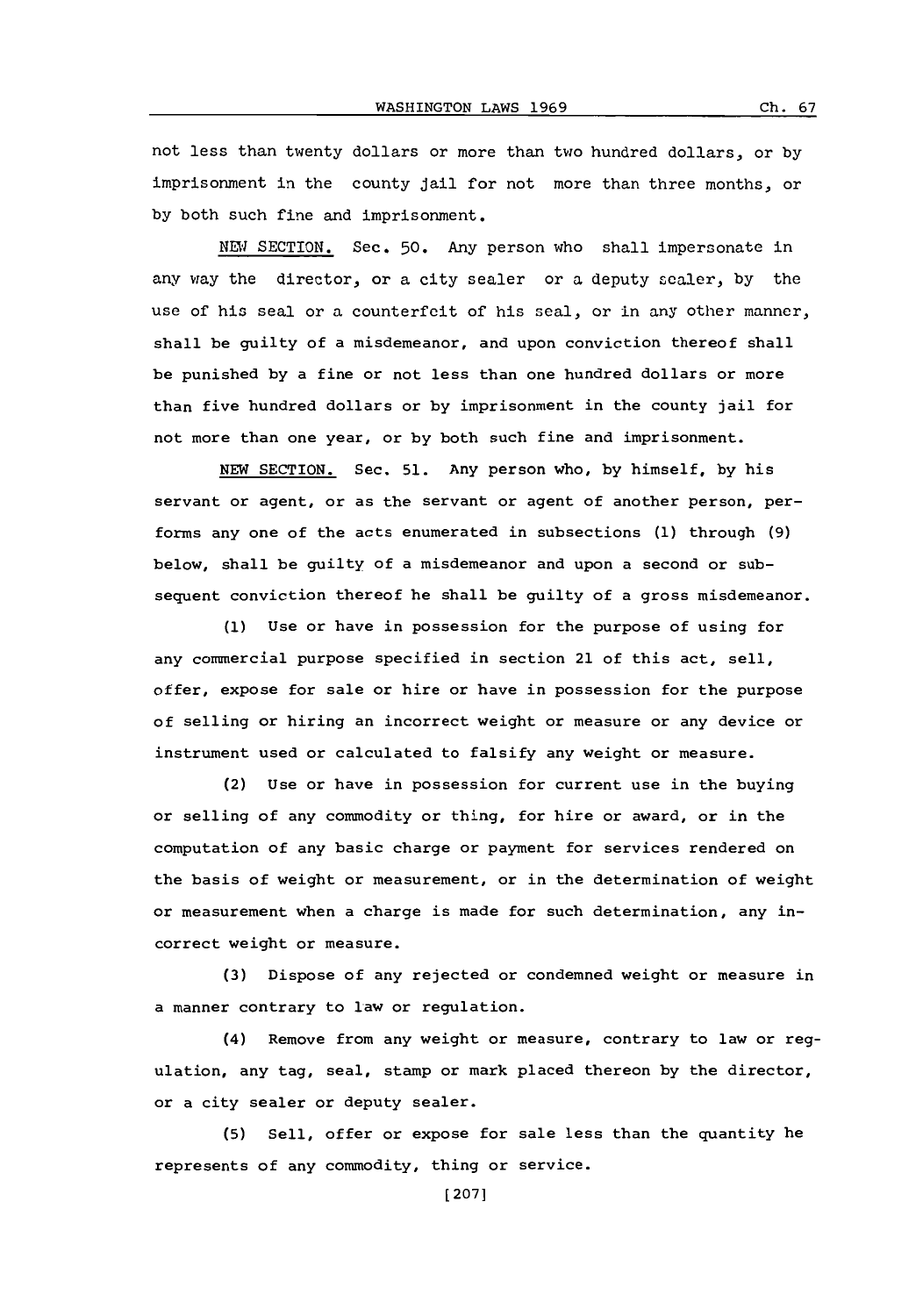**(6)** Take more than the quantity he represents of any commodity, thing, or service when, as buyer, he furnishes the weight or measure **by** means of which the amount of the commodity, thing or service is determined.

**(7)** Keep for the purpose of sale, advertise, offer or expose for sale or sell any commodity, thing or service in a condition or manner contrary to law or regulation.

**(8)** Use in retail trade, except in the preparation of packages put up in advance of sale and of medical prescriptions, a weight or measure that is not so positioned that its indications may be accurately read and the weighing or measuring operation observed from some position which may reasonably be assumed **by** a customer.

**(9)** Violate any provision of this act or of the rules and/or regulations promulgated under the provisions of this act for which a specific penalty has not been prescribed.

**NEW** SECTION. Sec. **52.** The director is authorized to apply to any court of competent jurisdiction for, and such court upon hearing and for cause shown may grant, a temporary or permanent injunction restraining any person from violating any provision of this act.

**NEW** SECTION. Sec. **53.** For the purposes of this act, proof of the existance of a weight or measure or a weighing or measuring device in or about any building, enclosure, stand, or vehicle in which or from which it is shown that buying or selling is commonly carried on, shall, in the absence of conclusive evidence to the contrary, be presumptive proof of the regular use of such weight or measure or weighing or measuring device for commercial purposes and of such use **by** the person in charge of such building, enclosure, stand or vehicle.

**NEW** SECTION. Sec. 54. The provisions of this act shall be cumulative and nonexclusive and shall not affect any other remedy available at law.

**NEW** SECTION. Sec. **55.** If any section or provision of this act shall be adjudged to be invalid or unconstitutional, such adjudi-

Ch. 67